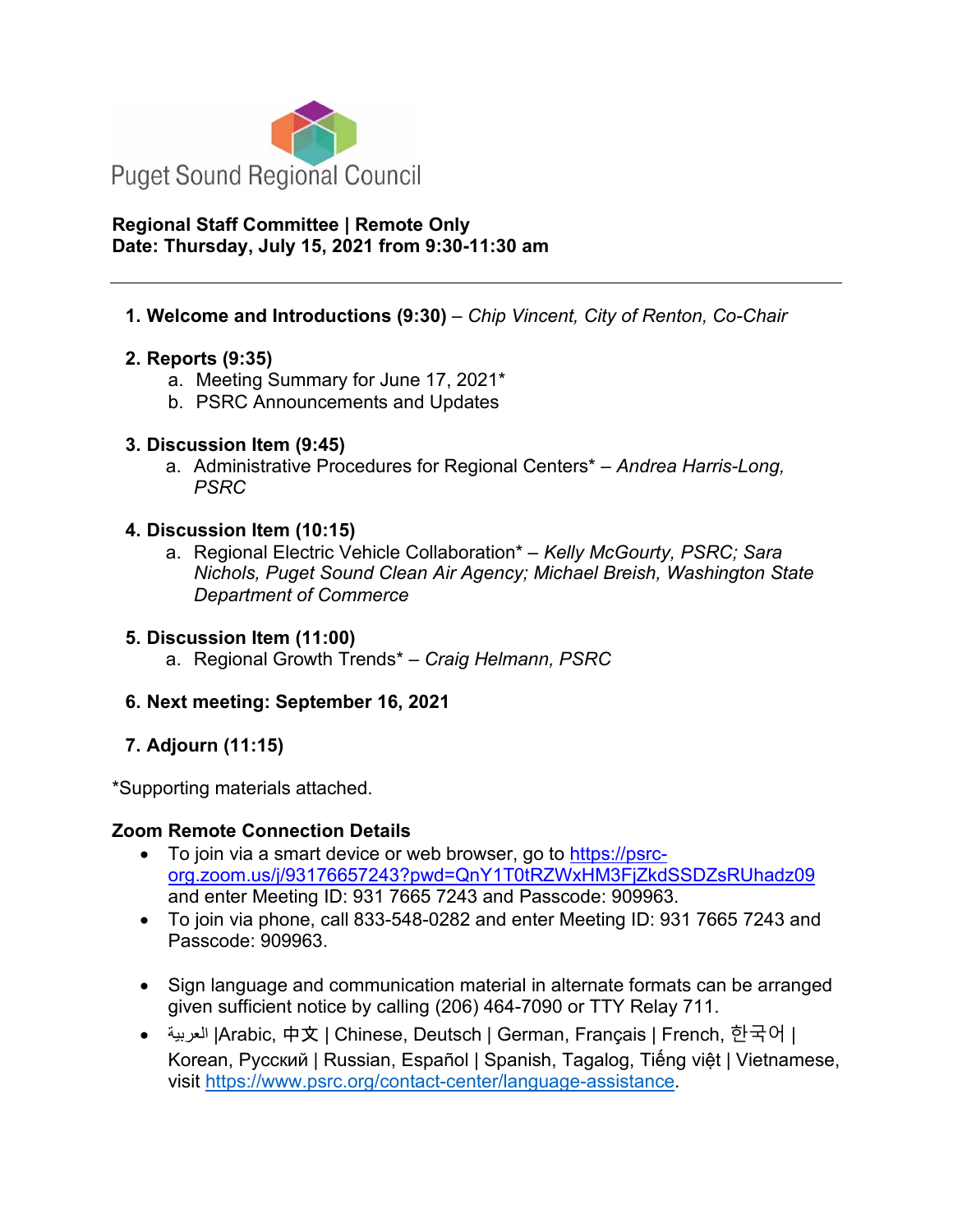

**Regional Staff Committee Meeting Summary Date: June 17, 2021 Location: Remote Only Presentations from the meeting are available on the PSRC website: [https://www.psrc.org/rsc-meetings.](https://www.psrc.org/rsc-meetings) Audio recording of the meeting is available by request.**

### **Introductions and Announcements**

Chip Vincent, Co-Chair, called the meeting to order at 9:30 am. Participants were asked to view the meeting attendance on the "chat" feature on Zoom, and phone-in participants were asked to identify themselves verbally.

# **Reports**

Co-Chair Chip Vincent welcomed the committee members and explained that PSRC staff would provide short updates on upcoming policy and Executive Board meetings and review the status of ongoing projects in the work program.

Ben Bakkenta, Director of Regional Planning at PSRC, informed the committee that PSRC will be hosting a webinar on June  $30<sup>th</sup>$  to go into more depth regarding the Plan Review Manual, and encouraged members to register. He also updated the committee on PSRC's plan for virtual to in-person meetings, with board meetings scheduled to resume in a hybrid format in the fall. Ben informed the committee that both the Regional Transit Oriented Committee and the Equity Advisory Committee are seeking members, with applications linked on the PSRC website. He concluded the staff report by honoring both Shane Hope and Barb Mock, longtime Regional Staff Committee members, as they begin their retirement from the City of Edmonds and King County, respectively.

# **Discussion: Growth Communication Resources**

Liz Underwood-Bultmann and Maggie Moore shared with the Committee that staff are developing a resource to assist local jurisdictions in connecting comprehensive plan work to VISION 2050 while outlining benefits of growth. They asked the Committee for feedback on the approach and common concerns heard in their jurisdictions on growth.

You can view the presentation [here.](https://www.psrc.org/sites/default/files/rsc2021june17-pres-growth-communications.pdf)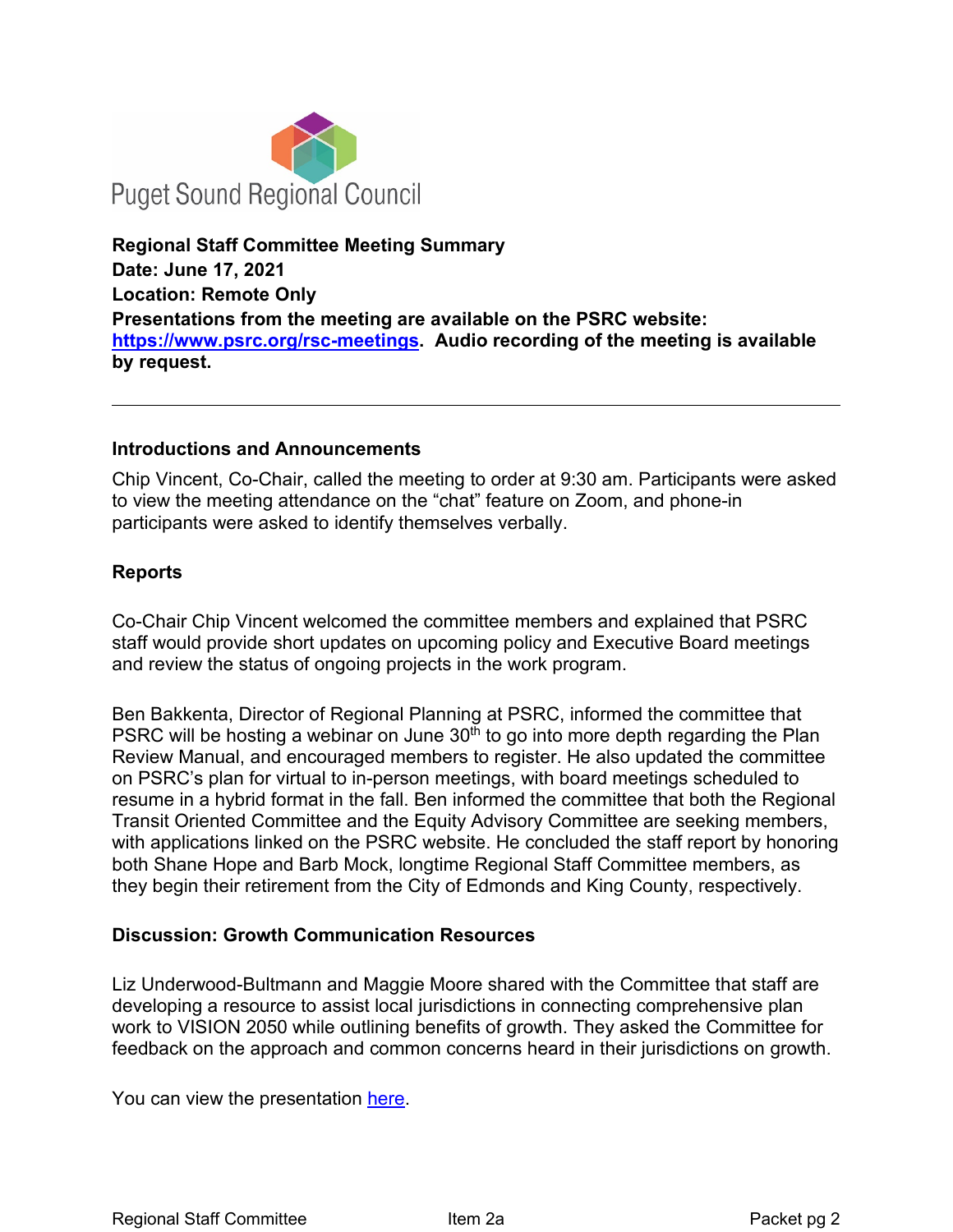*For more information, contact Maggie Moore, Associate Planner, at 206-464-6171 or mmoore@psrc.org or Liz Underwood-Bultmann, at 206-464-6174 or [lunderwoodbultmann@psrc.org.](mailto:lunderwoodbultmann@psrc.org)* 

# **Discussion: Planning for Stormwater Parks**

Erika Harris, Senior Planner, briefed the Committee on the Stormwater Parks project, including technical assistance that will be provided for the planning of up to four new stormwater parks. The Committee was encouraged to share information about the upcoming funding opportunity to plan for new stormwater parts with other staff.

You can view the presentation [here.](https://www.psrc.org/sites/default/files/rsc2021june17-pres-stormwater.pdf)

*For more information, contact Erika Harris, Senior Planner, at eharris@psrc.org.* 

# **Discussion: Regional Housing Strategy**

Laura Benjamin, Senior Planner, as part of the development of the Regional Housing Strategy and in advance of public review later this summer**,** presented the draft list of strategies for committee feedback. Feedback was also sought on high level approaches to implement the strategy.

You can view the presentation [here.](https://www.psrc.org/sites/default/files/rsc2021june17-pres-regional-housing-strategy.pdf)

*For more information, contact Laura Benjamin, Senior Planner, at [lbejnamin@psrc.org.](mailto:lbejnamin@psrc.org)* 

# **Discussion: Regional Transportation Plan**

Gil Cerise, Program Manager, provided an update on the development of the Regional Transportation Plan, including a briefing on discussions by the Transportation Policy Board on key policy focus areas.

You can view the presentation [here.](https://www.psrc.org/sites/default/files/rsc2021june17-pres-rtp.pdf)

*For more information, Kelly McGourty, Director of Transportation, at [kmcgourty@psrc.org](mailto:kmcgourty@psrc.org) or Gil Cerise, Program Manager, [gcerise@psrc.org.](mailto:gcerise@psrc.org)* 

#### **Adjourn**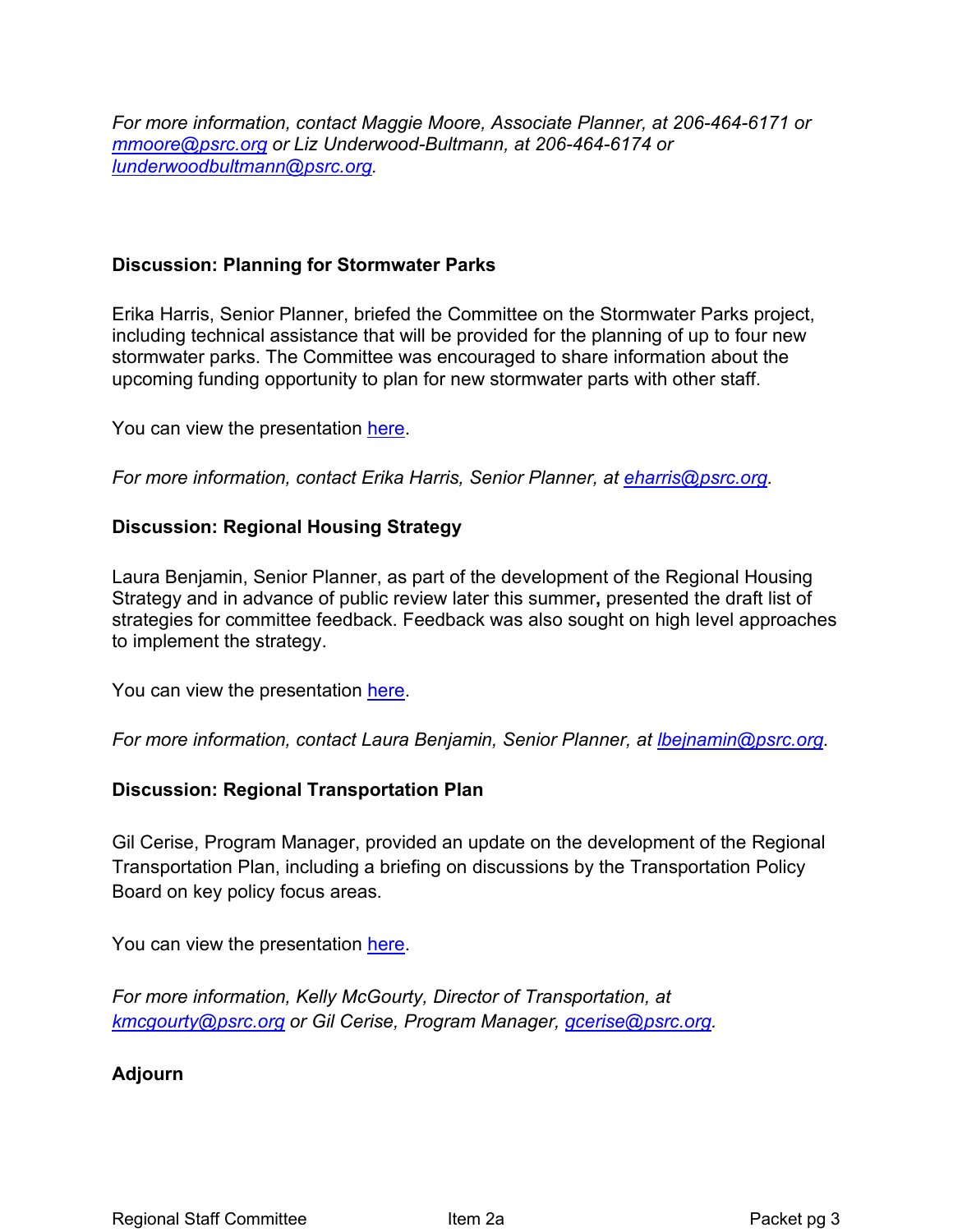The meeting adjourned at 11:15 am.

### **Members and Alternates Represented at the Table**

See attached attendance roster.

#### **PSRC Staff and Other Guests Present**

Mikayla Svob, PSRC Ivy Langston Liz Underwood-Bultmann, PSRC Gil Cerise, PSRC Laura Benjamin, PSRC Maggie Moore, PSRC Brad Gaolach, WSU Metro Center Erika Harris, PSRC Brian Parry, Sound Cities Association Rebecca McCrary Charles Patton, PSRC Tsukuru Kunii Anderson, PSRC Paul Inghram, PSRC Nancy Buonanno Grennan, PSRC Andrea Harris-Long, PSRC Josh Brown, PSRC Lexie Abrahamian, PSRC Melissa Taylor, PSRC Grant Gibson, PSRC **Miller** Doug McIntyre Jennifer Barnes, PSRC Kelly McGourty, PSRC Craig Helmann, PSRC Anne Avery, PSRC Kathryn Johnson, PSRC Andi Markley, PSRC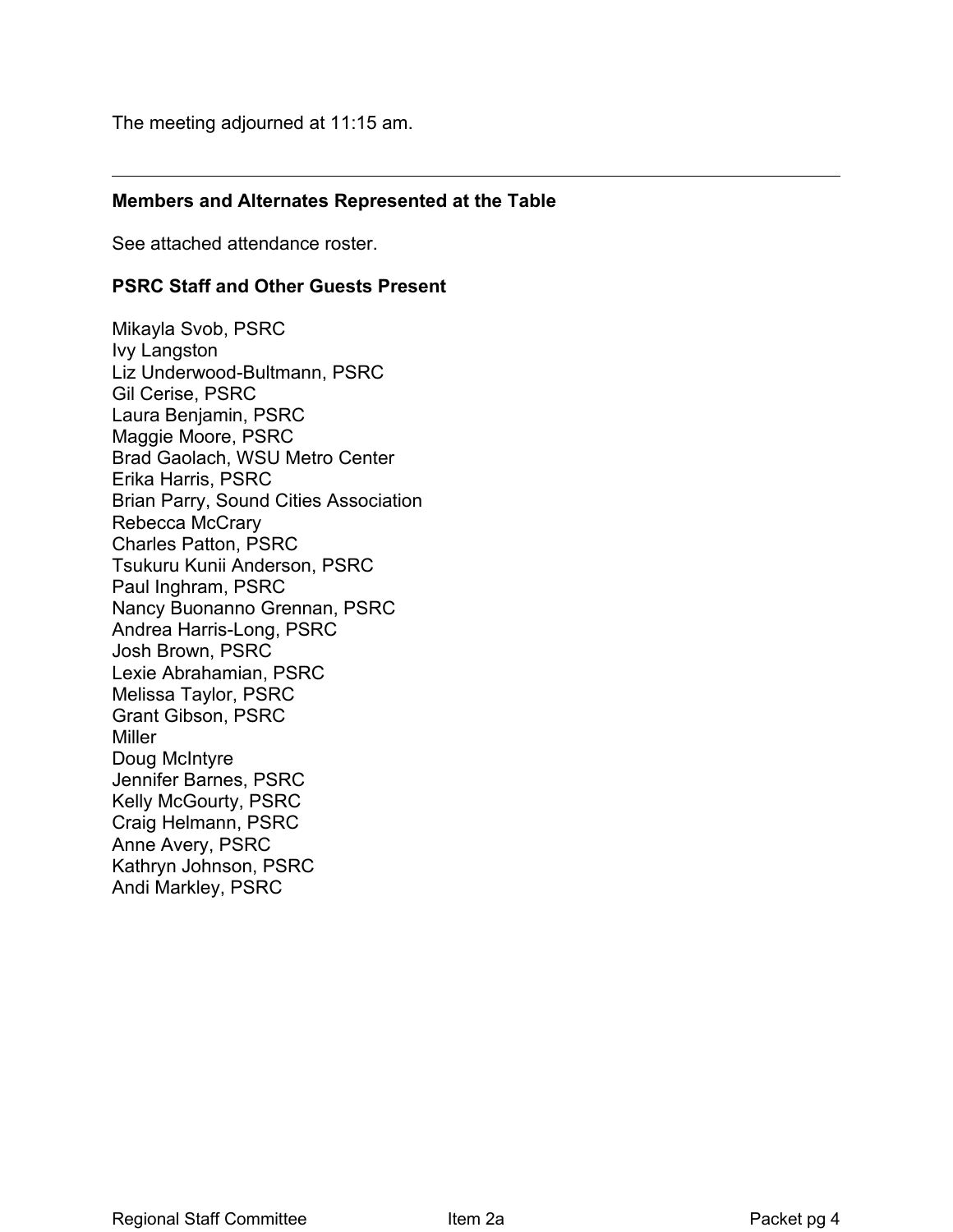# **PSRC Regional Staff Committee - Attendance Roster**

| <b>Jurisdiction</b>     |                | Member                                                      |   | <b>Jurisdiction</b>     |              | Member                                                   |              |
|-------------------------|----------------|-------------------------------------------------------------|---|-------------------------|--------------|----------------------------------------------------------|--------------|
| <b>King County</b>      | 2              | Karen Wolf, County Executive Office                         | R |                         |              | Federal, Regional, State, Tribal & Other Agencies        |              |
|                         |                | Sunaree Marshall, County DCHS                               |   | <b>FHWA</b>             |              | 1 Matthew Kunic, Community Planner                       |              |
|                         |                | Ivan Miller, County Executive Office Alt                    |   |                         |              | Vacant Alt                                               |              |
|                         |                | Kelly Rider, County DCHS Alt                                |   | <b>FTA</b>              |              | 1 Linda Gehrke, Regional Administrator                   |              |
| At-Large                | $\overline{2}$ | Arun Sambataro, Equity & Social Justice                     | R |                         |              | Ned Conroy, Community Planner Alt                        |              |
|                         |                | Michael Kattermann. Bothell                                 | R | Health                  | $\mathbf{1}$ | Keri Moore, Snohomish Health Dist.                       |              |
|                         |                | Rebecca Maskin, Demographer Alt                             |   |                         |              | Amy Pow, Tacoma/Pierce Health Alt 1                      | $\mathsf{R}$ |
|                         |                | Vacant Alt                                                  |   |                         |              | Marianne Seifert, Tacoma/Pierce Alt 2                    |              |
| Transit                 | 1              | Peter Heffernan, King Co Metro Intergov Relations           |   | R Ports                 |              | 1 Lindsay Wolpa, Port of Seattle, Gov. Affairs           |              |
|                         |                | Chris Arkills, King Co Metro Gov. Relations Alt             |   |                         |              | Deirdre Wilson, Northwest Seaport Alliance Alt           | $\mathsf{R}$ |
| Economic Dev.           | 1              | Ashton Allison, King Co Exec Office, Econ Dev               |   | <b>PSCAA</b>            |              | 1 Craig Kenworthy, Executive Director                    |              |
|                         |                | Hugo Garcia, King County Exec Office, Econ Dev              |   |                         |              | Kathy Strange Alt                                        |              |
| Seattle                 | $\overline{2}$ |                                                             |   | R Puget Sound           | $\mathbf{1}$ |                                                          |              |
|                         |                | Michael Hubner, Long Range Planning<br>Jonathan Lewis, SDOT |   | R Partnership           |              | Stephanie Suter, Planning Program Director<br>Vacant Alt |              |
|                         |                |                                                             |   | Sound Transit           |              |                                                          |              |
|                         |                | Patrice Carroll, Planning & Comm Dev Alt                    |   |                         |              | 1 Matt Shelden, Planning & Innovation                    |              |
|                         |                | Joanna Valencia, SDOT Alt                                   | R |                         |              | Alex Krieg, Planning & Integration Alt                   | ${\sf R}$    |
| Bellevue                | $\mathbf{1}$   | Nicholas Matz, AICP, Senior Planner                         |   | Tribal                  | $\mathbf{1}$ | Vacant                                                   |              |
|                         |                | Joyce Nichols, Intergovernment Relations, Alt               |   | Representatives         |              | Vacant Alt                                               |              |
| Cities/Towns            | 3              | Chip Vincent, Renton, Planning, Co-Chair                    | R | <b>US EPA</b>           |              | 1 Susan Sturges                                          | ${\sf R}$    |
|                         |                | Diana Hart, City of Woodinville                             | R |                         |              | Vacant Alt                                               |              |
|                         |                | Brian Davis, City of Federal Way                            |   | US HUD                  | $\mathbf{1}$ | <b>Jack Peters</b>                                       |              |
|                         |                | Vacant Alt                                                  |   |                         |              | Vacant Alt                                               |              |
|                         |                | Minnie Dhaliwal, City of Tukwila, Alt                       |   | WA Dept. of             |              | 1 Steve Roberge                                          | $\mathsf R$  |
|                         |                | Bob Sterbank, City of Snoqualmie, Alt                       |   | Commerce                |              | Dave Andersen                                            |              |
| <b>Kitsap County</b>    | 1              | Eric Baker, Policy                                          |   | WSDOT                   |              | 1 Thomas Noves, WSDOT                                    | R            |
|                         |                | Jeff Rimack, Alt                                            |   |                         |              | Theresa Turpin, Olympic Region                           |              |
| At-Large                | $\mathbf{1}$   | Karla Boughton, Planning & Econ, Poulsbo                    |   | <b>PSRC Committees</b>  |              |                                                          |              |
|                         |                | Heather Wright, Bainbridge Island, Alt                      | R | <b>PSRC Co-Chair</b>    | $\mathbf{1}$ | Ben Bakkenta, Director of Regional Planning              | ${\sf R}$    |
| Transit                 |                | Edward Coviello, Kitsap Transit                             |   | R BPAC                  | $\mathbf{1}$ | Thomas Noyes, WSDOT                                      |              |
|                         |                | Vacant Alt                                                  |   |                         |              | Eric Goodman, Community Transit Alt                      |              |
| Economic Dev.           | $\mathbf{1}$   | Vacant                                                      |   | <b>FAC</b>              |              | 1 Geri Poor, Port of Seattle, Gov. Affairs               | ${\sf R}$    |
|                         |                | Vacant Alt                                                  |   |                         |              | Christine Wolf, Northwest Seaport All. Alt               |              |
| <b>Bremerton</b>        | 1              | Andrea Spencer, Comm Dev, Co-Chair                          |   | R RPEC                  |              | 1 Doug McCormick, RPEC Chair                             |              |
|                         |                | Allison Satter, Planning Manager, Alt                       |   |                         |              | Russ Blount, Fife, RPEC Vice Chair Alt                   | ${\sf R}$    |
| Cities/Towns            | 1              | Nick Bond, Comm Dev., Port Orchard                          |   | R SNTC                  | $\mathbf{1}$ | Vacant                                                   |              |
|                         |                | Heather Wright, Bainbridge Island, Alt                      |   |                         |              | Vacant Alt                                               |              |
| <b>Pierce County</b>    | 1              | Dan Cardwell, Long Range Planning                           |   | TDM                     | $\mathbf{1}$ | Vacant                                                   |              |
|                         |                | Vacant Alt                                                  |   |                         |              | Nathan Howard, Snohomish County, Alt                     |              |
| At-Large                | 2              | Jesse Hamashima, Transportation, Co-Chair                   |   | R RTOC                  | $\mathbf{1}$ | Vacant                                                   |              |
|                         |                | Tiffany Speir, Lakewood, Planning                           |   |                         |              | Vacant Alt                                               |              |
|                         |                |                                                             |   | $R$ = Remote attendance |              |                                                          |              |
|                         |                | Ryan Windish, City of Sumner, Alt                           |   |                         |              |                                                          |              |
|                         |                | Jason Sullivan, Bonney Lake, Plan. & Build., Alt            |   |                         |              |                                                          |              |
| Transit                 |                | 1 Lindsey Sehmel, Pierce Transit                            |   |                         |              |                                                          |              |
|                         |                | Darin Stavish, Pierce Transit, Alt                          | R |                         |              |                                                          |              |
|                         |                | Duane Wakan, Pierce Transit, Alt                            |   |                         |              |                                                          |              |
| Economic Dev            |                | Rob Allen, Economic Development                             |   |                         |              |                                                          |              |
|                         |                | Vacant Alt                                                  |   |                         |              |                                                          |              |
| Tacoma                  | 1              | Peter Huffman, Planning & Dev Srvcs                         |   |                         |              |                                                          |              |
|                         |                | Vacant                                                      |   |                         |              |                                                          |              |
| Cities/Towns            | 1              | Katie Baker, Puyallup                                       | R |                         |              |                                                          |              |
|                         |                | David Swindale, University Place, Plan & Dev Alt            |   |                         |              |                                                          |              |
| <b>Snohomish County</b> | $\mathbf{1}$   | Mike McCrary, Deputy Director                               | R |                         |              |                                                          |              |
|                         |                |                                                             |   |                         |              |                                                          |              |
|                         |                | David Killingstad, Planning & Development                   |   |                         |              |                                                          |              |
| At-Large                | 2              | Kelly Snyder, Director                                      | R |                         |              |                                                          |              |
|                         |                | Ken Klein, Executive Director                               |   |                         |              |                                                          |              |
|                         |                | Jay Larson, Transportation Specialist, Alt                  | R |                         |              |                                                          |              |
|                         |                | Joshua Dugan, Chief of Staff, Alt                           |   |                         |              |                                                          |              |
| Transit                 | $\mathbf{1}$   | Roland Behee, Director of Planning                          |   |                         |              |                                                          |              |
|                         |                | Sabina Araya, Manager of System Planning                    |   |                         |              |                                                          |              |
| Economic Dev            | 1              | Kendee Yamaguchi, County Exec Office                        |   |                         |              |                                                          |              |
|                         |                | Vacant Alt                                                  |   |                         |              |                                                          |              |
| Everett                 | 1              | Yorik Stevens-Wajda, Planning Director                      | R |                         |              |                                                          |              |
|                         |                | Becky Ableman McCrary, Long Range Planning Mgr              |   |                         |              |                                                          |              |
| Cities/Towns            |                | Shane Hope, Edmonds, Development, Co-Chair                  | R |                         |              |                                                          |              |
|                         |                | Patricia Love, Stanwood, Comm Dev. Director, Alt.           |   |                         |              |                                                          |              |
|                         |                |                                                             |   |                         |              |                                                          |              |
| Total Members           | 47             | Attended 30                                                 |   |                         |              |                                                          |              |
|                         |                |                                                             |   |                         |              |                                                          |              |
|                         |                |                                                             |   |                         |              |                                                          |              |

# Regional Staff Committee The Item 2a **Packet pg 5**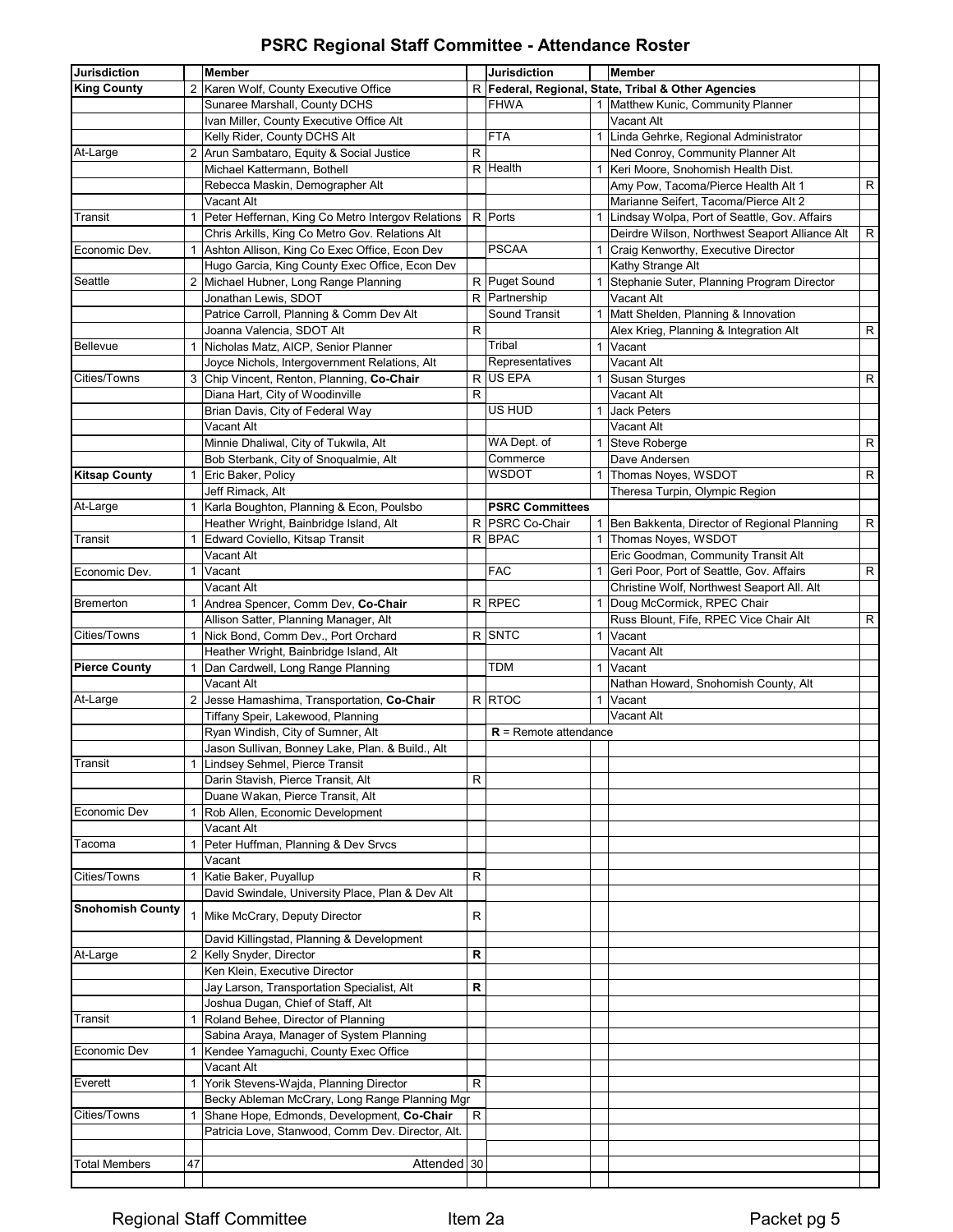

# **DISCUSSION ITEM** July 15, 2021

**TO:** Regional Staff Committee

**FROM:** Andrea Harris-Long, Senior Planner, PSRC

# **SUBJECT: Administrative Procedures for Regional Centers**

# **IN BRIEF**

VISION 2050 calls for the continued implementation of the [Regional Centers](https://www.psrc.org/sites/default/files/final_regional_centers_framework_march_22_version.pdf)  [Framework](https://www.psrc.org/sites/default/files/final_regional_centers_framework_march_22_version.pdf) (March 2018), which directs PSRC to develop administrative procedures for regional centers. Staff will update the committee on this work and ask for feedback on draft procedures.

# **DISCUSSION**

Centers are the hallmark of VISION 2050 and the Regional Growth Strategy. They guide regional growth allocations, advance local planning, inform transit service planning, and represent priority areas for PSRC's federal transportation funding.

In 1995, PSRC established a regional centers framework to manage growth in urban areas. The first regional centers were designated at that time, and over the years, regional and local policies have focused investments and growth into these central places. Today, there are 29 regional growth centers and 10 regional manufacturing/industrial centers.

In March 2018, the Executive Board adopted an updated Regional Centers Framework that made significant changes to regional centers. The Framework calls for the development of administrative procedures for existing centers. Procedures are needed to implement the Framework and ensure regional consistency in centers planning and monitoring. The first regional centers were designated in 1995 and several have been designated since then. Inconsistent designation procedures and changes to the regional framework over time resulted in an uneven playing field and different expectations for new versus existing centers. The Regional Centers Framework Update establishes criteria and planning expectations that apply to all regional centers.

The administrative procedures are intended to clarify expectations for new and existing centers and address common questions on boundary changes, name changes, designation status, and other administrative topics. The procedures also reiterate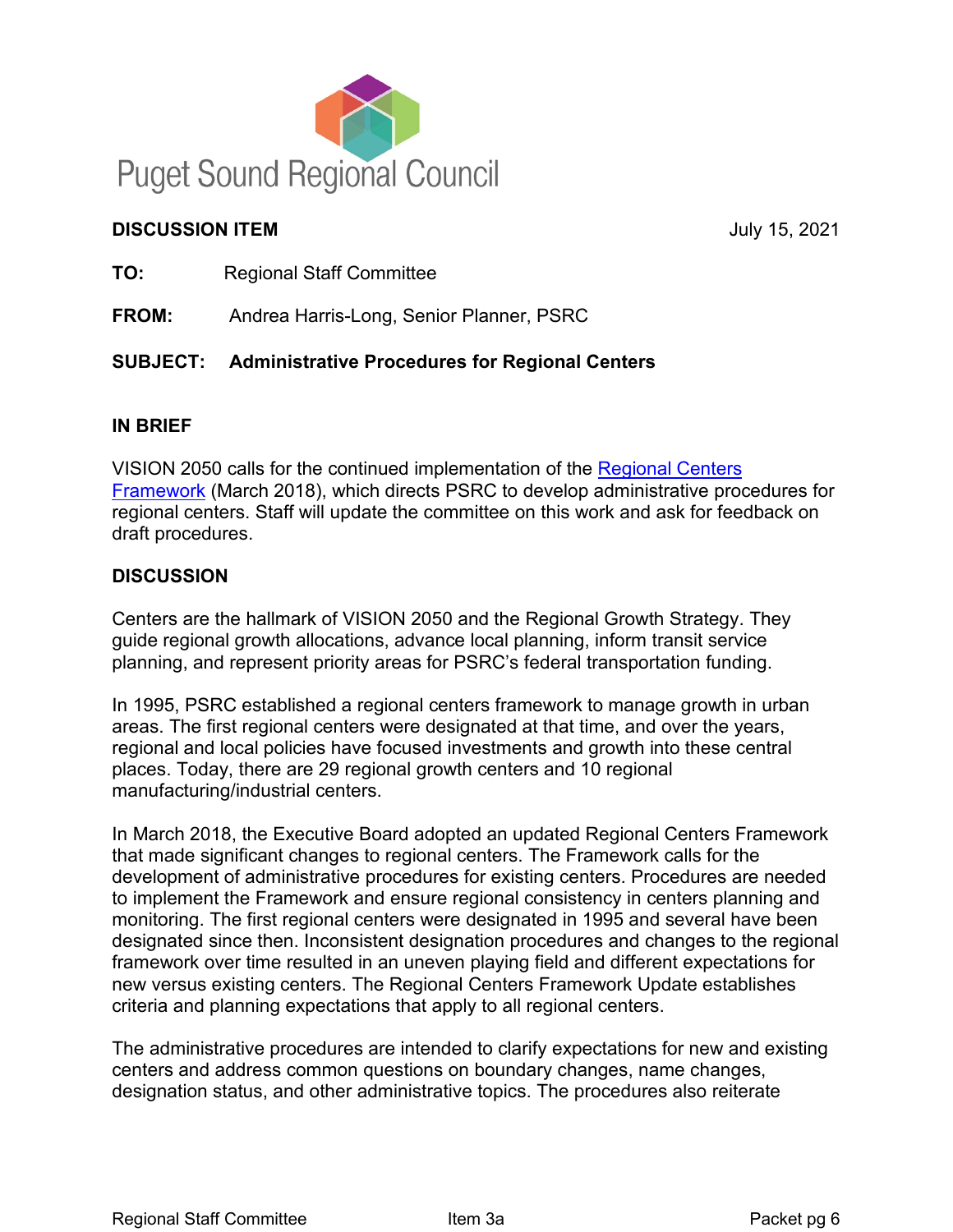expectations on redesignation outlined in the Regional Centers Framework. Staff briefed the Regional Staff Committee on proposed topics in July 2020 and has been working to develop draft procedures.

Attachment A provides an overview of proposed administrative procedures. Staff will seek feedback from the committee on the proposed procedures.

### **Next Steps**

PSRC is seeking feedback on the draft administrative procedures for regional centers through August 6, 2021. Staff will review comments and make any necessary changes before reviewing the procedures with the Growth Management Policy Board in September. The board will be asked to adopt the procedures in the fall.

### Lead Staff

For more information, please contact Andrea Harris-Long at **aharris-long@psrc.org**, or Liz Underwood-Bultmann at [lunderwood-bultmann@psrc.org.](mailto:lunderwood-bultmann@psrc.org)

### **Attachment:**

**A – Draft PSRC Administrative Procedures for Regional Centers**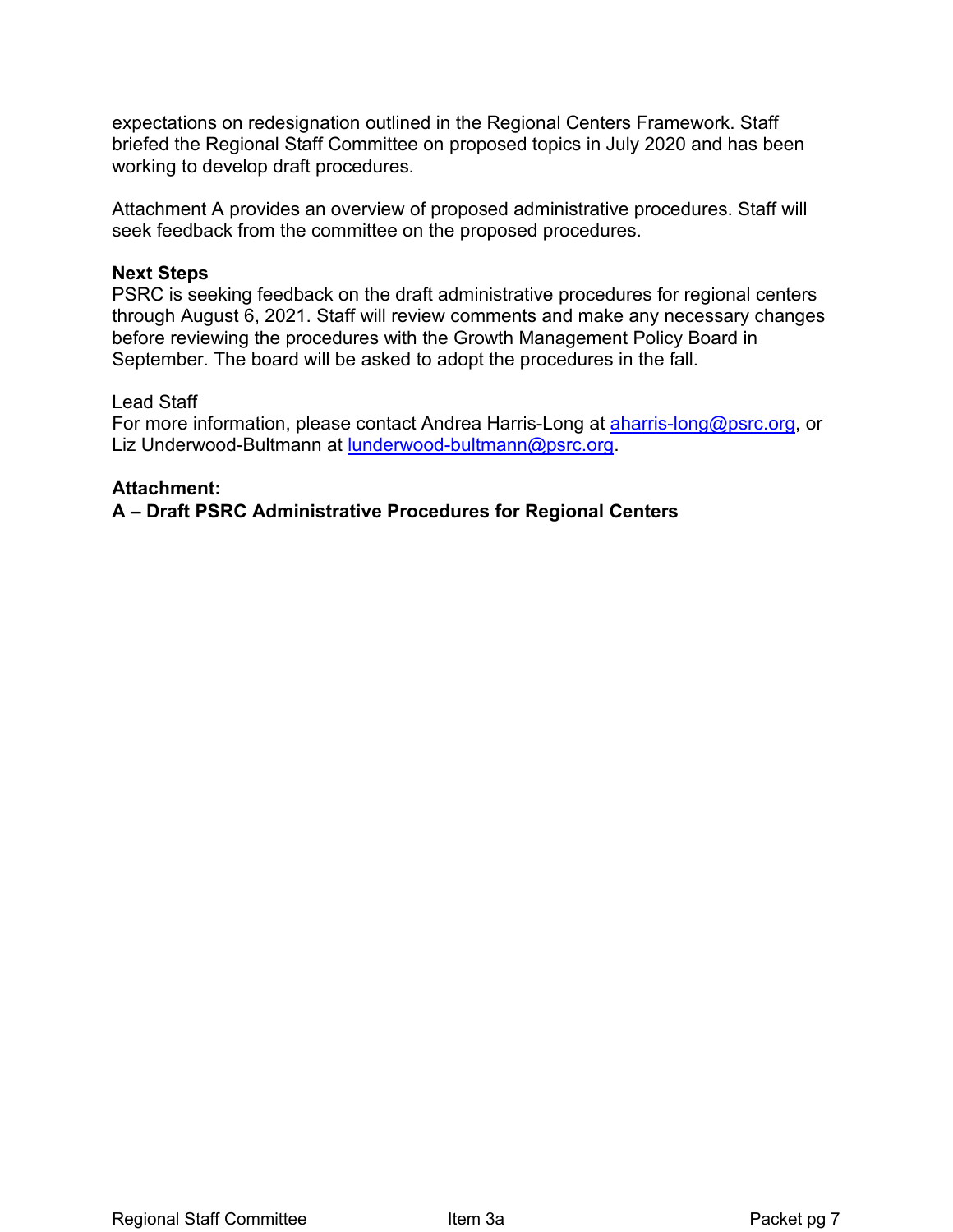#### **ATTACHMENT A Draft PSRC Administrative Procedures for Regional Centers**

### **OVERVIEW**

[VISION 2050](https://www.psrc.org/vision) and the [Regional Centers Framework](https://www.psrc.org/sites/default/files/final_regional_centers_framework_march_22_version.pdf) (2018) provide a framework for designating and evaluating Regional Growth Centers and Manufacturing/Industrial Centers. The Framework calls for PSRC to develop administrative procedures for centers monitoring.

#### **BACKGROUND ON REGIONAL CENTERS MONITORING**

PSRC conducts centers monitoring to assess each center's performance in accommodating growth consistent with the Regional Growth Strategy, describe physical characteristics, assess potential for accommodating future growth, and review for consistency with Framework criteria. PSRC works with jurisdictions to share data, review and certify subarea plans, and update center characteristics.

#### **PURPOSE OF THE ADMINISTRATIVE PROCEDURES**

These administrative procedures work to clarify processes and questions from jurisdictions and support PSRC boards in consistently monitoring regional centers. The procedures ensure both ongoing maintenance and periodic monitoring of centers is consistent across all regional centers.

*Note: Countywide and local centers are monitored at the local level. These procedures only apply to regional centers.*

#### **PART 1. CHANGING CENTER CHARACTERISTICS**

Local planning efforts can result in changing center characteristics. This section details how PSRC and jurisdictions work together to ensure regional centers maintain consistency with the Regional Centers Framework as additional planning work, such as updating subarea plans or comprehensive plans, is done.

- **A. Name Changes.** If a jurisdiction decides to change the name of a regional center, they should provide a letter to PSRC staff denoting the name change based on an adopted plan or council resolution. The jurisdiction should also notify the countywide planning group of the name change.
- **B. Center Boundary Changes.** Center boundaries should follow parcel boundaries and splitting parcels should be avoided. Boundaries should not appear gerrymandered or irregular, and centers should be contiguous areas. Inclusion of non-contiguous parcels is discouraged. Center boundaries may be refined as subarea planning occurs, but boundary changes can have implications for the overall configuration and make-up of the center.
	- 1. **Minor boundary changes** include one or more of the following that increases the center boundary by less than 10%:
		- a. Adjustments that better follow geographic features or topography. These may include fixing mapping errors from previous plans.
		- b. Adjustments that result from changes to rights-of-way or property line adjustments.
		- c. Adjustments based on updated subarea planning and development opportunities.

Minor boundary changes are processed administratively by providing PSRC staff with an updated GIS shapefile and explanation of changes.

- 2. **Major boundary changes** include one or more of the following:
	- a. An increase or decrease of the center size by more than 10%.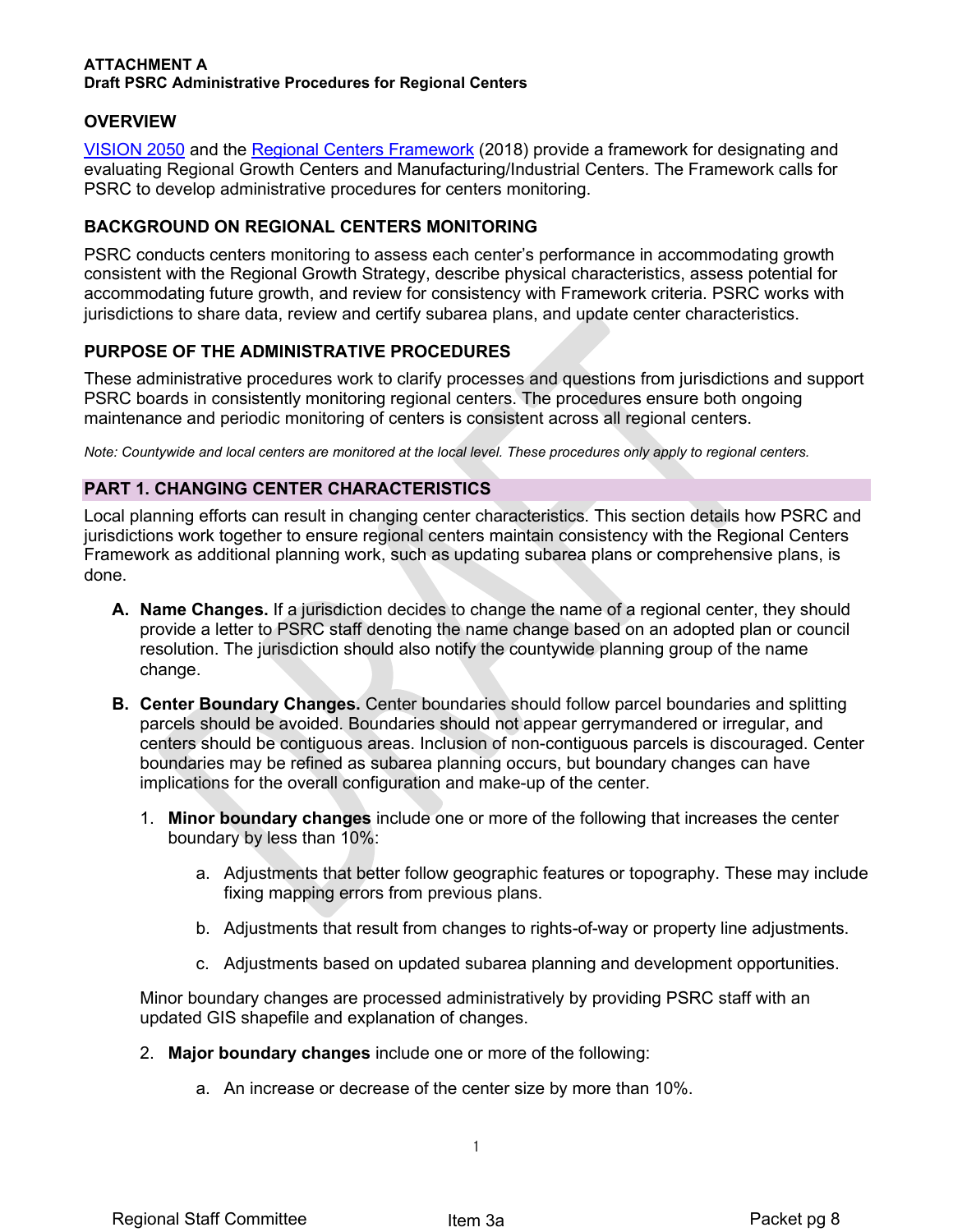#### **ATTACHMENT A Draft PSRC Administrative Procedures for Regional Centers**

- b. Those resulting in inconsistency with center criteria, including size requirements, mix of uses, etc.
- c. Gerrymandered or irregular changes that result in less compact, walkable centers or noncontiguous centers.

Jurisdictions should submit a written request and updated shapefile. Major boundary changes require review and approval by the Growth Management Policy Board. Jurisdictions will work with PSRC staff to prepare a report detailing the requested boundary change. Jurisdictions should notify countywide planning groups of requests for major boundary changes prior to Growth Management Policy Board review.

- **C. Center Typology Reclassification.** Changes to a center's typology (RGC-Urban, RGC-Metro, MIC-Industrial Growth, and MIC-Industrial Employment) may occur following a PSRC monitoring period or during a regional plan (VISION) update. If a jurisdiction requests a change to typology outside of these windows, they must work with PSRC staff to request an amendment to the regional plan.
- **D. Voluntary Removal of Designation.** If a jurisdiction no longer wishes to have a regionally designated center, the following coordination is required:
	- 1. The jurisdiction must notify the countywide planning group of their intent to de-designate a center. The countywide planning group may require an amendment to the countywide planning policies.
	- 2. The jurisdiction's council must adopt and submit to PSRC a resolution or formal letter requesting that the PSRC take action to remove regional designation.
	- 3. PSRC staff will work with the jurisdiction to prepare a staff report for PSRC board consideration. The action would require a VISION plan amendment.

#### **PART 2. DESIGNATION MAINTENANCE & MONITORING**

PSRC works with jurisdictions to conduct periodic performance monitoring periods for regional centers. Centers monitoring reports are presented to PSRC boards for consideration and the following procedures outline potential actions that may result.

- **A. Center Redesignation.** After monitoring occurs, all regional centers who meet each of the criterion outlined in the Regional Centers Framework are automatically redesignated.
- **B. Typology Reclassification.** If a center is classified as RGC-Metro or MIC-Industrial Employment and are not meeting the criteria for these center types, the center could be reclassified as RGC-Urban or MIC-Industrial Growth. If a center is classified as RGC-Urban or MIC-Industrial Growth and meets the criteria for increased growth, the center could be reclassified as RGC-Metro or MIC-Industrial Employment.
- **C. Removal of Designation.** If a center is not meeting the majority of Framework criteria at the time of centers monitoring, PSRC staff may recommend that PSRC boards remove the regional center designation or consider probationary status until planning requirements are met. Note: The Regional Centers Framework states that in 2025, existing centers will remain designated if they do not meet the new center existing density criteria, provided that the jurisdiction completes a market study and the center is consistent with other criteria identified in the Framework.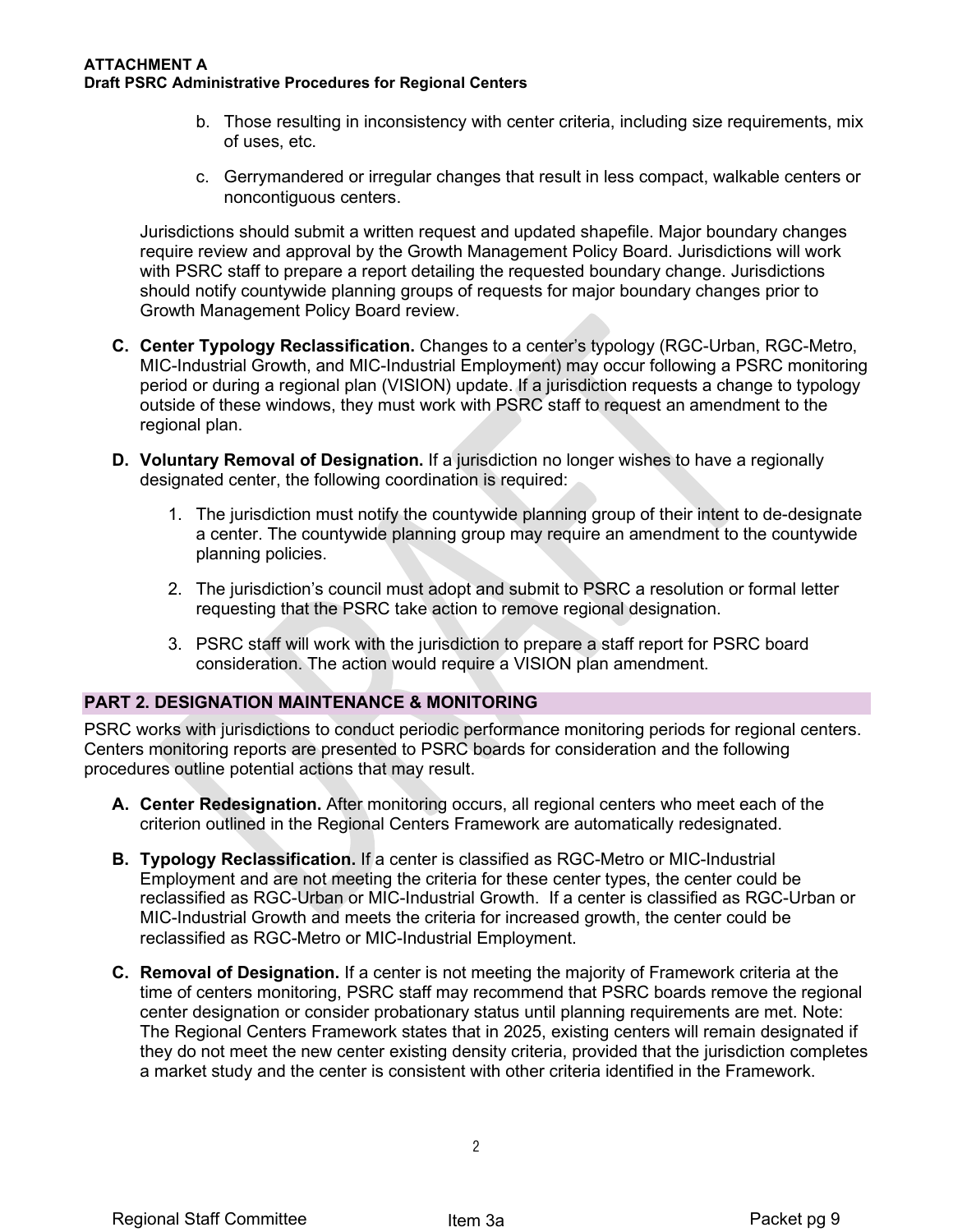#### **ATTACHMENT A Draft PSRC Administrative Procedures for Regional Centers**

**D. Subarea Plan Certification.** If a center does not have a certified subarea plan by 2025, PSRC boards may consider removing regional center designation or probationary status until planning requirements are met.

3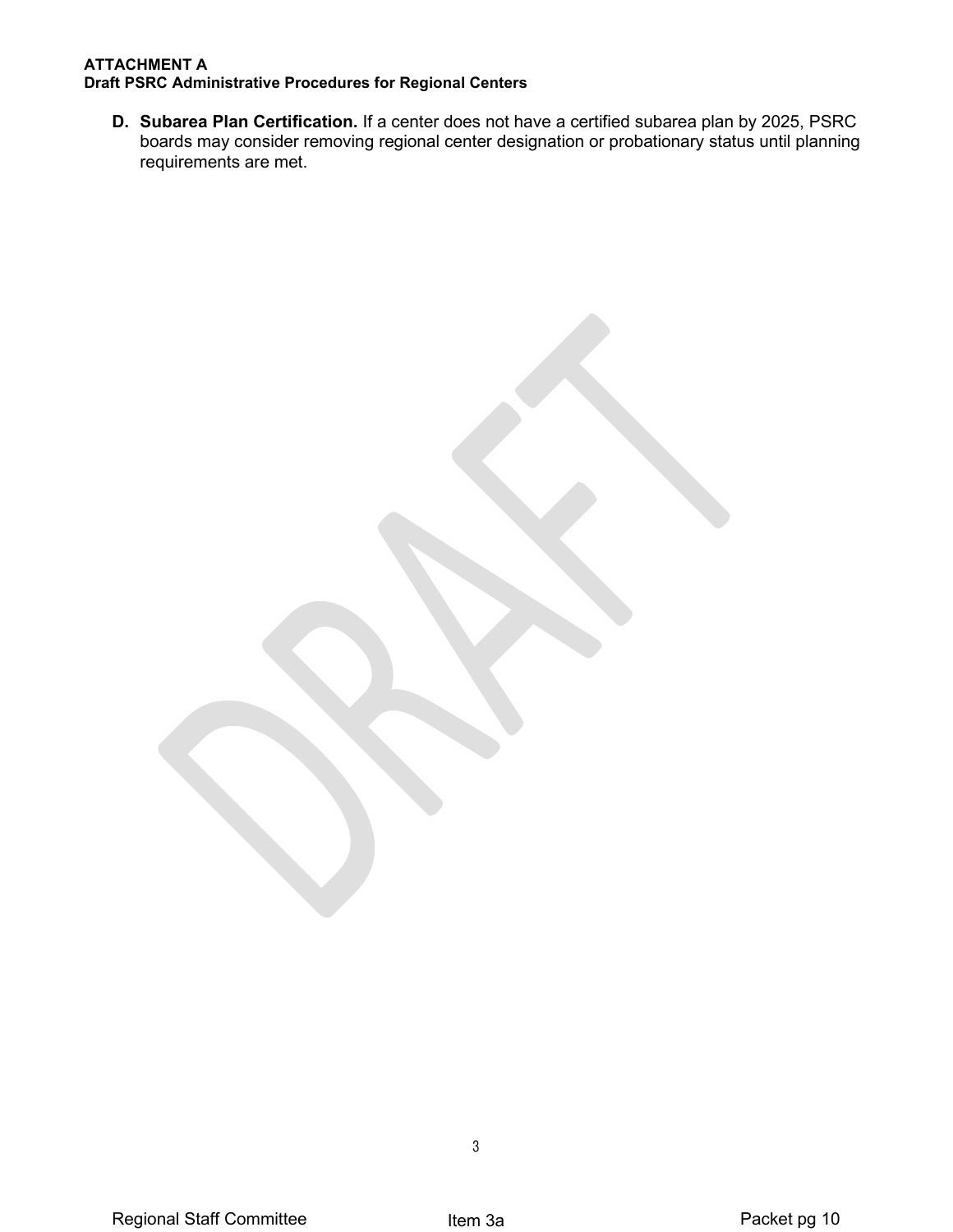

# **DISCUSSION ITEM** July 15, 2021

**TO:** Regional Staff Committee

**FROM:** Kelly McGourty, Director of Transportation Planning, PSRC

# **SUBJECT: Regional Electric Vehicle Collaboration**

# **IN BRIEF**

At their July meeting, the Regional Staff Committee will hear a briefing on the joint efforts of PSRC and the Puget Sound Clean Air Agency on a Regional Electric Vehicle forum. Information will also be provided on recently passed legislation related to electric vehicles.

# **DISCUSSION**

Transitioning the region's vehicle fleet to cleaner, alternative fuels has been a key element of PSRC's four-part greenhouse gas strategy since it was first adopted in 2010. VISION 2050 also calls for a transition to electric vehicles, with a specific action identified for PSRC to collaborate with partner agencies to support this transition.

Sara Nichols from the Puget Sound Clean Air Agency will join the meeting to provide an overview of the joint effort with PSRC on development of a Regional Electric Vehicle forum, which has been ongoing for the past several years. In addition, Michael Breish from the Washington State Department of Commerce will join to provide an overview of recent legislation related to electric vehicles.

# **Lead Staff**

For more information, contact Kelly McGourty, Director of Transportation Planning, at [kmcgourty@psrc.org](mailto:kmcgourty@psrc.org) or 206-971-3601.